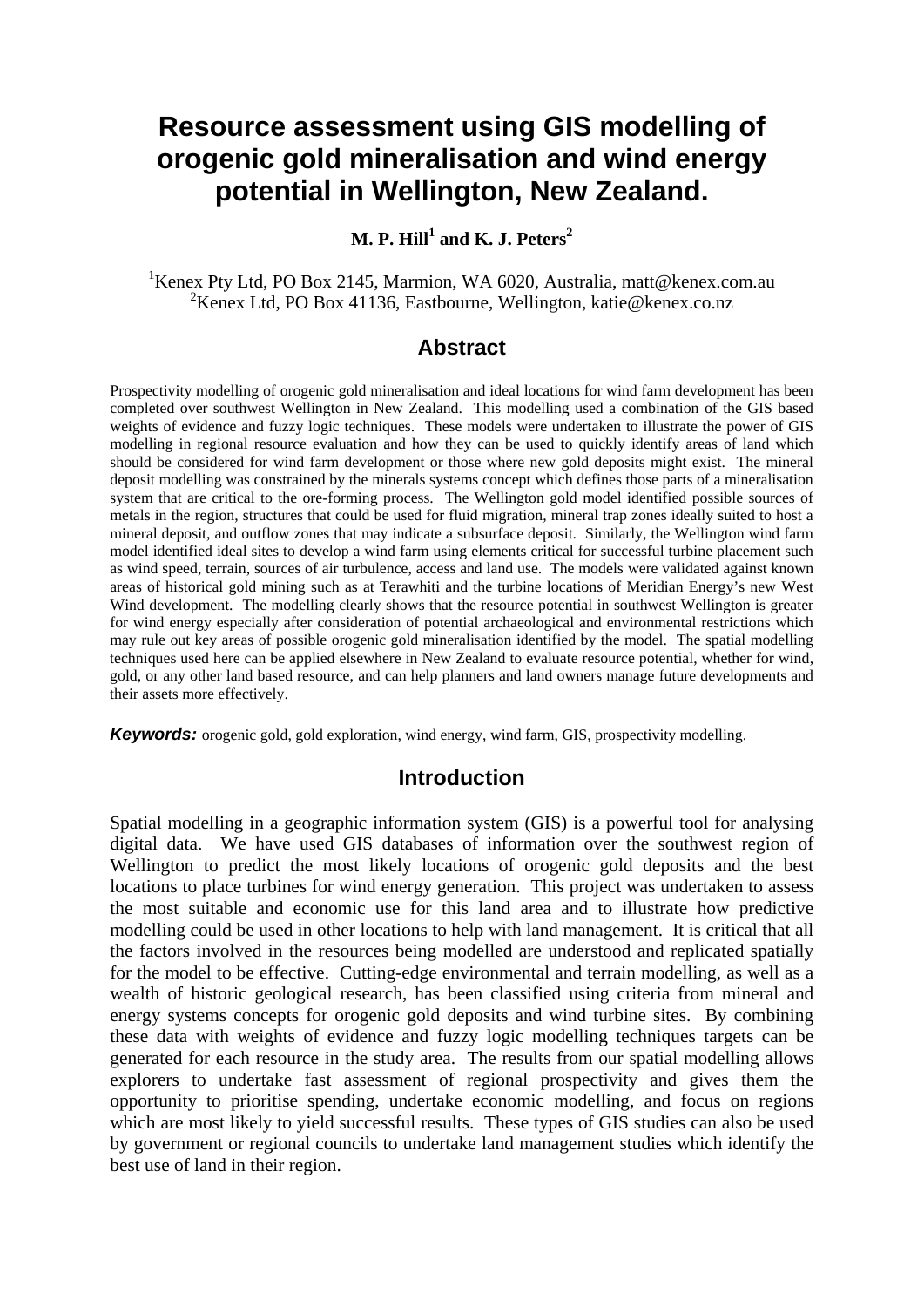# **Wellington goldfields**

The southwest region of Wellington encompassing the Terawhiti, Makara and Karori mineral fields (Fig. 1) has undergone mining for gold since the 1850's. This included an initial phase of alluvial mining followed by mining of quartz reefs in the 1880's and again in the 1900's with some renewed exploration in the 1980's (Brodie, 1986). Many of the small adits mined into the hillsides were not economic due to the small amount of gold and the discontinuous nature of the mineralised veins. There is currently no exploration for gold in this area and there are now only a few small historic adits visible in the hillsides with nearby remnants of historic tramways and battery equipment from 100 years ago. The Wellington region has forty-nine gold mineral occurrences recorded in the geological literature (Brodie, 1986; McIntyre, 1995; Begg and Johnston, 2000; GNS Science GERM database). Only a few gold occurrences were of economic success and became mining operations. These successes were mostly located west of the Terawhiti Fault on Terawhiti Hill (Fig. 1).



**Figure 1.** Map showing the southwest Wellington study area with historic mining operations used as training points (a) and current wind turbine placements of the existing West Wind and proposed Mill Creek wind farms (b).

An orogenic deposit model is proposed by many workers for the concentrations of gold in the Wellington region (e.g. McIntyre, 1995; Christie, 2002). The metamorphism and deformation of the basement sedimentary terrane to greenschist facies produced fluid which transported and concentrated gold from within the sedimentary pile into structural traps (Fig. 2). Wellington is very similar to other New Zealand Mesozoic orogenic gold terranes such as Marlborough and Otago. These schistose rocks are one of the key lithogical targets for gold exploration in New Zealand and host deposits such as Macraes Flat in Otago. For areas east of the Terawhiti Fault, recent explorers have suggested that the mineralisation style may be different or a less developed equivalent to that in the higher grade schists west of the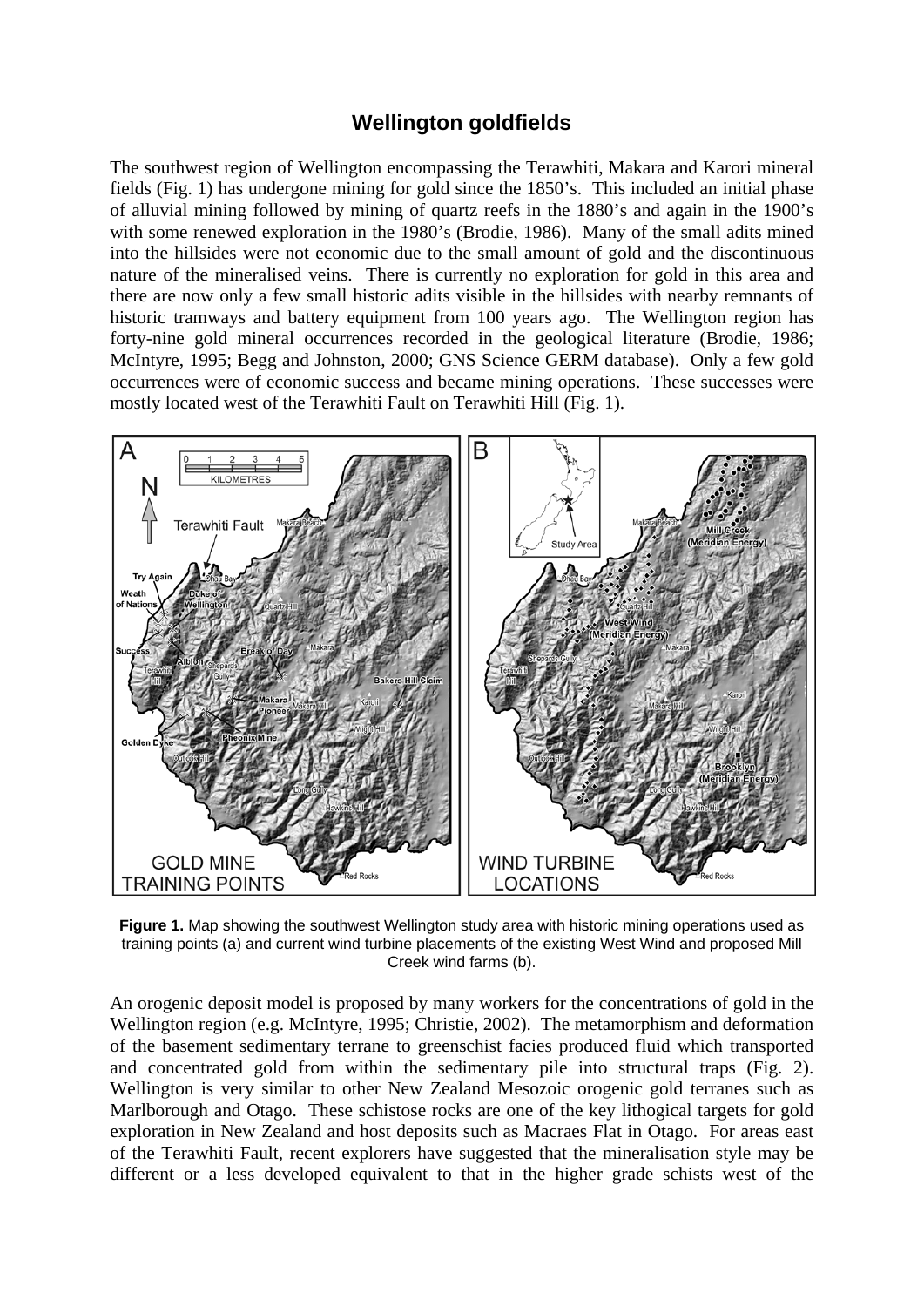Terawhiti Fault (Utting, 1982; Taylor, 1984; McOnie, 1985; Bates, 1987). We would expect our modelling to show these areas as less prospective for orogenic gold.



**Figure 2.** Cartoon of orogenic gold mineralisation model for the Wellington region. A: Regional deformation of psammitic (s), pelitic (p), metabasalt (mb), and chert (c) sediments. B: Fluid (represented by arrows) moving up cleavage planes, fold axial surfaces, and fault planes depositing gold (Au) in structural traps.

In this study the minerals systems concept has been used to define those parts of the mineralisation system which are critical to the ore-forming process (Wyborn et al., 1994). The critical parameters of ore deposit formation are identified from existing literature about the mineral system (Christie, 2002; Groves et al., 2003; Pitcairn et al., 2006; Mortensen et al., 2010) and mapped spatially using GIS analysis to predict mineral potential in the study region (e.g. Partington et al., 2002; Partington and Sale, 2004). This modelling has mapped possible sources of metals in the region, structures that could be used for fluid migration, structures ideally suited to host a mineral deposit and outflow zones which indicate a subsurface deposit.

The source and energy for gold in our model is mapped by the location of greenschist facies sedimentary rocks (textural zone 2a or greater) deformed during the Mesozoic. Hematite rich cherts and metabasalts may have played a role as potential source rocks; however, due to their small volume and poorly mapped extents they have not been used in this study. Ore fluids are thought to be released from minerals in dehydration reactions during metamorphism driven by short lived thermal events in the crust (Mortensen et al., 2010). In Wellington these fluids have travelled along structural pathways (Fig. 2b) such as fold hinges and fault planes (McOnie, 1985) before precipitating quartz-carbonate veins during late-stage  $(D_3)$  brittle fracturing (McIntyre, 1995). Chemical traps from fluid interaction with graphitic pelite units in the host rocks may have assisted with gold precipitation in some faults. Areas with mapped quartz veins and quartz reefs have been used as a proxy in this model for where fluid flow and vein precipitation has occurred. We have assumed that current active faults  $(D_4)$ deformation) were not developed in the Mesozoic and therefore not used as fluid pathways. Using the GNS Science Active Faults Database to identify these  $D_4$  structures, only older Mesozoic faults were extracted from geological map data (McIntyre, 1995; Begg and Johnston, 2000) and combined with mapped Mesozoic folds in the study area to represent pathways for fluid flow. Traps were further identified in the area using anomalous rock chip gold geochemistry digitised from exploration reports (e.g. Taylor, 1984; GNS Science PETLAB database). Outflow zones where mapped using anomalous pathfinder element geochemistry (Ag, As, Cu, Ni, Mo, Pb, W, and Zn) in rock chip samples and anomalous gold and pathfinder element geochemistry in stream sediment and soil samples.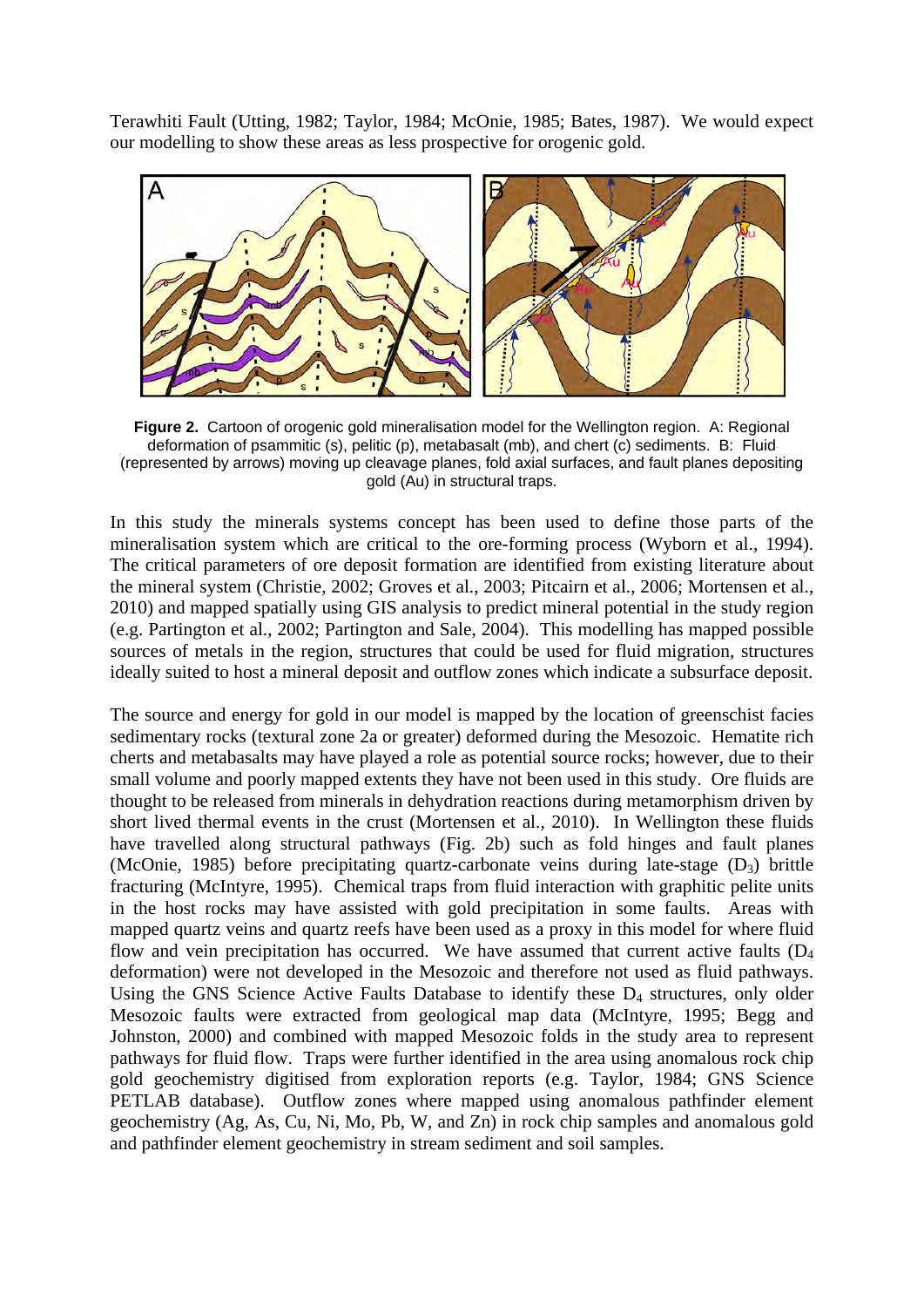# **Wellington Wind Energy**

As electricity consumption continues to grow worldwide and with rising concerns for environmental issues caused by global warming there is an increasing demand for renewable sources of energy. Worldwide, wind energy has become a strong player in the clean energy mix and the Wellington region is well known for its wind energy resource and our study aims to illustrate how suitable sites for wind turbines can be determined using spatial modelling. This is not the first time GIS modelling techniques have been applied to the problem of wind farm siting (e.g. Baban and Parry, 2001; Hansen, 2005). In this study we build on previous work by developing advanced techniques for assessing the suitability of terrain features which are combined with high resolution mesoscale wind speed maps and other spatially relevant data to develop a prospecting system for wind energy. In our model, wind speed and terrain maps are combined with other social, infrastructure and environmental factors that affect the development of a wind farm.

Our modelling uses a three-phase wind prospecting approach to map predictive variables used to determine the ideal sites for wind turbines. These three phases include assessment of the wind speed to determine available energy at a site, analysis of terrain criteria for turbine siting, and measures of site suitability to account for social and economic factors. Wind speed is the most important criteria for the suitability of a site for a wind farm. We use wind speed and direction data from mesoscale modelling that is developed from three-dimensional models that simulate airflow over complex terrain and use high-quality historical meteorological observations to characterise the long-term wind distribution of a particular area. For our model wind speed data is analysed and classified into ranges suitable for the different classes of modern turbines and regional economic constraints of the study area.

While wind speed is the most important criteria, the terrain that surrounds a turbine site is also critical for successful placement. Characteristics of the immediate and surrounding terrain of a turbine site can have an effect on construction costs and also on turbulence and the inflow angle of wind which can cause unwanted wear and tear on the turbine components and reduced operating life. Terrain modelling techniques have been developed using digital elevation data to create predictive maps of slope, aspect to the main wind direction, complexity of surrounding terrain, ridgelines, and upwind terrain effects. Slope at the turbine site is an important factor that affects the cost of wind turbine construction and when coupled with wind speed and direction, can create turbulence and high inflow angles that have a negative effect on wind turbine operation and energy capture (Fig. 3a). Complex surrounding terrain can also create undesirable wind inflow angles and turbulence (Fig. 3b) and is assessed in our modelling by searching the areas surrounding each cell for slope variability. Elevated terrain features upwind of turbine positions can cause turbulence that persists for several kilometres downwind therefore detailed analysis of elevated terrain features has been conducted considering the dominant wind direction to determine the exposure of each cell in the model (Fig. 3c). The slope at the turbine location should ideally be facing the main wind direction; therefore analysis of terrain aspect was carried out to determine the direction that each grid cell is facing (Fig. 3d). Hydrological modelling tools have also been used to isolate local topographic highs such as ridgelines. It is common to place wind turbines in elevated areas such as ridgelines due to higher wind speed at elevation and the speed up effects these features have on the local wind regime if oriented correctly. Sharp, steep ridgelines may create unwanted turbulence; however, these areas are weighted down in the model by the terrain complexity and elevated surrounding terrain predictive maps.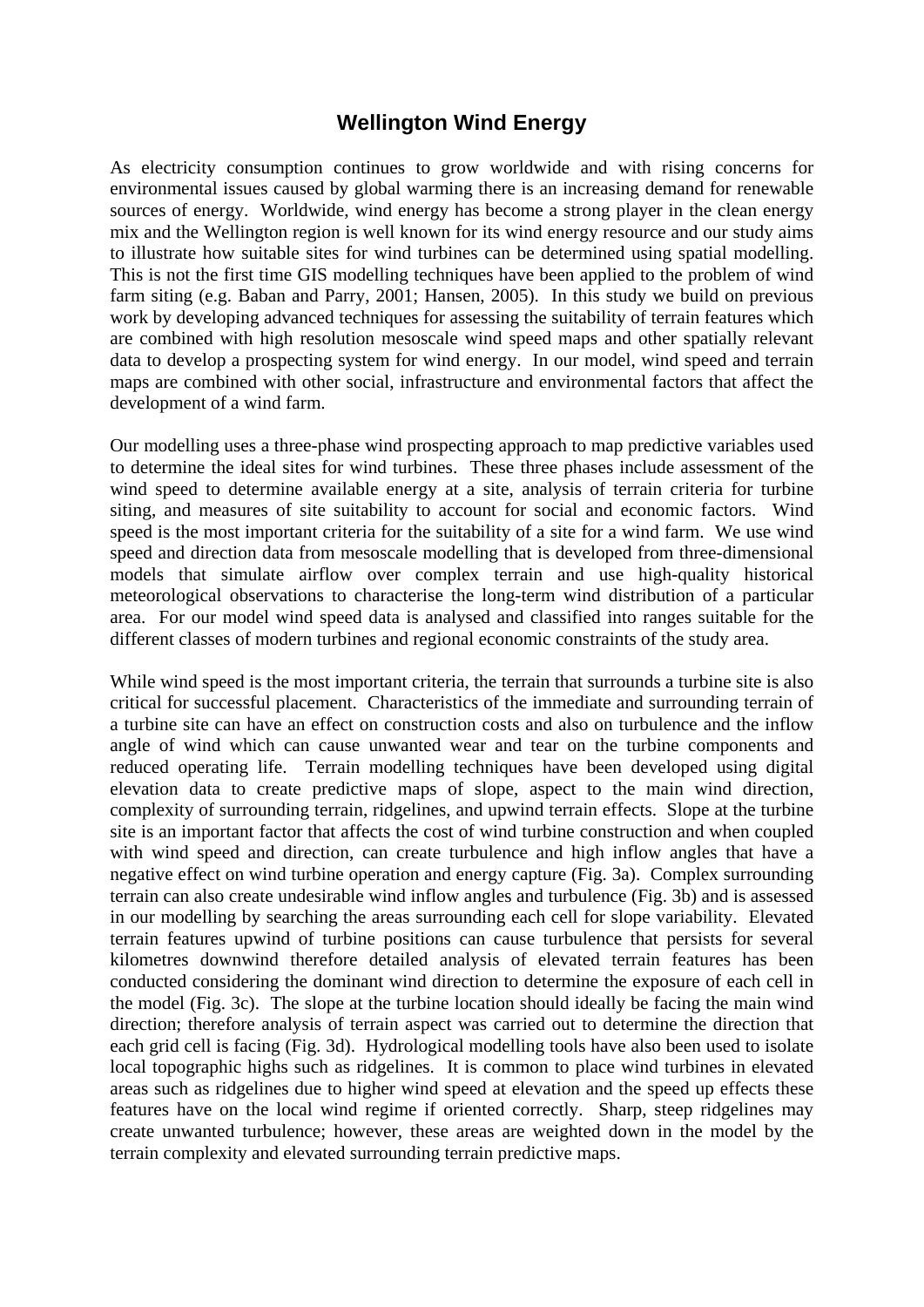

**Figure 3.** Terrain modelling techniques developed for classifications of slope (a), surrounding terrain (b), terrain complexity (c), and aspect (d).

Terrain analysis and wind speed data can be used to determine the technically feasible locations for wind turbine operation; however, when looking for suitable wind farm sites other non-technical parameters related to infrastructure, social, cultural, and the environment need to be considered. Our modelling study includes predictive maps that locate sites close to existing transmission lines and roads to minimise construction costs; we analyse the land use and map areas away from built-up and populated areas; we map areas based on their conservation status and distance from waterways to avoid and minimise impact on sensitive environmental locations; and we also consider elevation as higher altitudes not only create difficult construction conditions but reduced air density causes lower energy production. For a site in the study area to be suitable for wind turbine placement each of the three phases of the wind prospecting system (wind speed, terrain, and site suitability) need to be present.

# **Spatial data modelling of orogenic gold and wind energy potential**

Spatial data modelling requires a digital GIS database from which predictive evidence for a particular resource can be developed based on a process based model and ideally training data sets based on successful economic resource areas, which in this case are historic gold mines or wind turbine locations. The Wellington area contains forty-five mapped hard rock gold mineral occurrences making it an ideal region for a weights of evidence spatial model using the known gold occurrences as training points. In contrast, due to the complexity of the data developed for the wind energy modelling and the wealth of expert knowledge used in its development, fuzzy logic modelling was more appropriate for this resource type. The spatial data modelling therefore utilises two different spatial modelling techniques, with each type specifically chosen based on the data and expert knowledge available.

The weights of evidence spatial data modelling technique (Bonham-Carter, 1994) was used in the Wellington orogenic gold study to evaluate the wealth of geological data. This technique requires an understanding of the deposit mineral system, uses digital databases of geological information that include lithological mapping, structural interpretations, geochemistry, and importantly includes known economic deposits as training data to weight the model inputs. The main geological features from the orogenic gold mineral system model have been used to develop predictive maps from the available digital data using spatial modelling techniques such as buffering, intersections, interpolation, density algorithms, or from expert assigned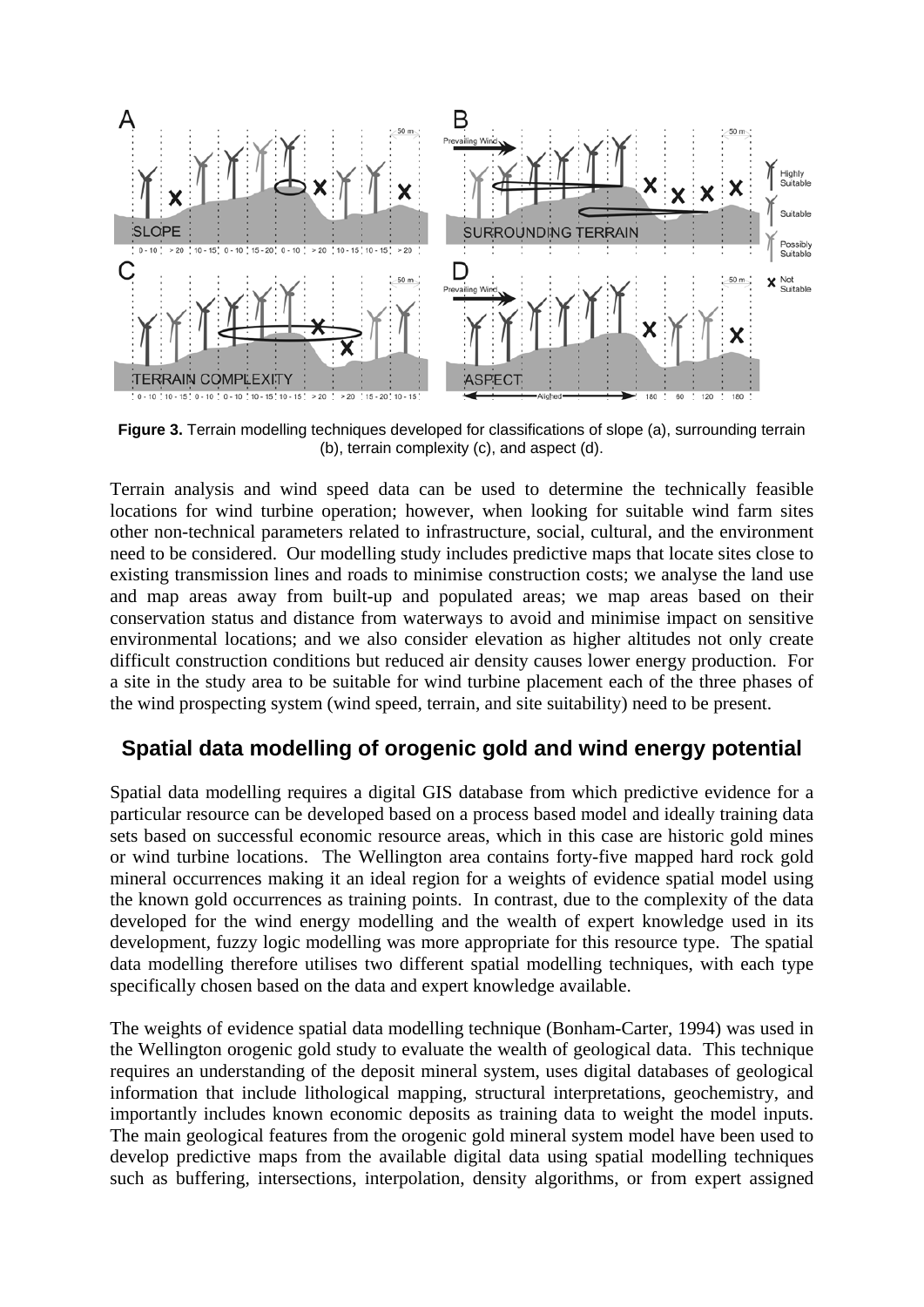attributes of genetic significance. The weights of evidence modelling technique combines these weighted predicative maps to create a prospectivity map showing areas favourable for orogenic gold deposits in Wellington.

As a first step in the spatial correlation calculation, a 20 by 20 metre grid was generated over the study area (Fig. 1) which represents the minimum scale that the data should be viewed at. The modelling used a unit cell size of  $0.2 \text{ km}^2$  which is intended to represent the approximate size of the mineral system. Ten mineral deposit locations for hard rock gold mineralisation were extracted from the mineral occurrence databases (Begg and Johnston, 2000) as a training data set. These occurrences were chosen to have a suitable distribution throughout the study area. The training data and unit cell give a prior probability of 0.01108; i.e. there is a 0.01108 chance of finding an orogenic gold deposit in any 0.2 km<sup>2</sup> block before any knowledge about the mineral system is applied. The Golden Crown gold prospect in the Terawhiti area of Wellington, one of the most successful mines in the region, was excluded from this training data so the location could be used as an independent test of the modelling results. Thirty-six predictive themes were developed from the available digital data for the Wellington orogenic gold model. From these, seven were chosen as having the best regional coverage, a significant spatial association with the mineralisation model, and where possible not to duplicate predictive map patterns to reduce the effects of conditional dependence (Table 1). The resulting grid was classified into areas of relative prospectivity and used to target regions in Wellington for follow-up investigation.

| Min. Sys.                     | Layer                    | <b>Description</b>                                                                                       | C    | <b>StudC</b> |
|-------------------------------|--------------------------|----------------------------------------------------------------------------------------------------------|------|--------------|
| Source,<br>energy &<br>fluids | TZ2                      | Textural Zone > 2a rocks (greenschists)                                                                  | 3.59 | 5.39         |
|                               | Vein &<br>Quartzites     | Mapped veins and quartzites buffered to 300 m.                                                           | 3.65 | 3.36         |
| Pathways                      | Faults &<br><b>Folds</b> | Mesozoic faults and folds buffered to 100 m.                                                             | 3.02 | 3.80         |
| Traps                         | Rock Au                  | Rock chip samples Au $> 0.5$ ppm buffered to 250 m.                                                      | 7.60 | 0.76         |
| Outflow                       | Rock PFE's               | Anomalous rock pathfinder elements (PFE) As, Cu,<br>Ni, Mo, & Zn buffered to 400 m.                      | 2.30 | 2.09         |
|                               | Stream & Soil<br>Au      | Catchments with stream sediment samples Au > 60<br>ppb & soil samples (200 m buffer) with $Au > 25$ ppb. | 2.44 | 3.04         |
|                               | Stream PFE's             | Catchments with stream sediment samples<br>anomalous in Ag, As, Cu, Pb & Zn.                             | 6.71 | 0.67         |

**Table 1.** Predictive maps used in the weights of evidence Wellington orogenic gold model.

Spatial correlations between the training data and individual predictive maps were calculated using weights of evidence spatial modelling techniques in the MI-SDM spatial data modeller extension developed for MapInfo GIS software (Higham, 2006). The modelling technique is a Bayesian statistical approach which allows the analysis and combination of data to predict the occurrence of deposits. It is based on the presence or absence of a characteristic or pattern and the occurrence of a deposit. The spatial correlation of mapped data in the model can be calculated by using the relationship of the area covered by the predictive feature being tested and the number of training data points that fall onto it. This produces a W+ result based on training points falling on the predictive feature and a W- result based on training points falling where the feature is absent. A W+ value greater than zero indicates a positive correlation with the mapped data, whereas a W- less than zero indicates a negative association with the non-mapped area. The contrast, which is the difference between W+ and W-, gets higher with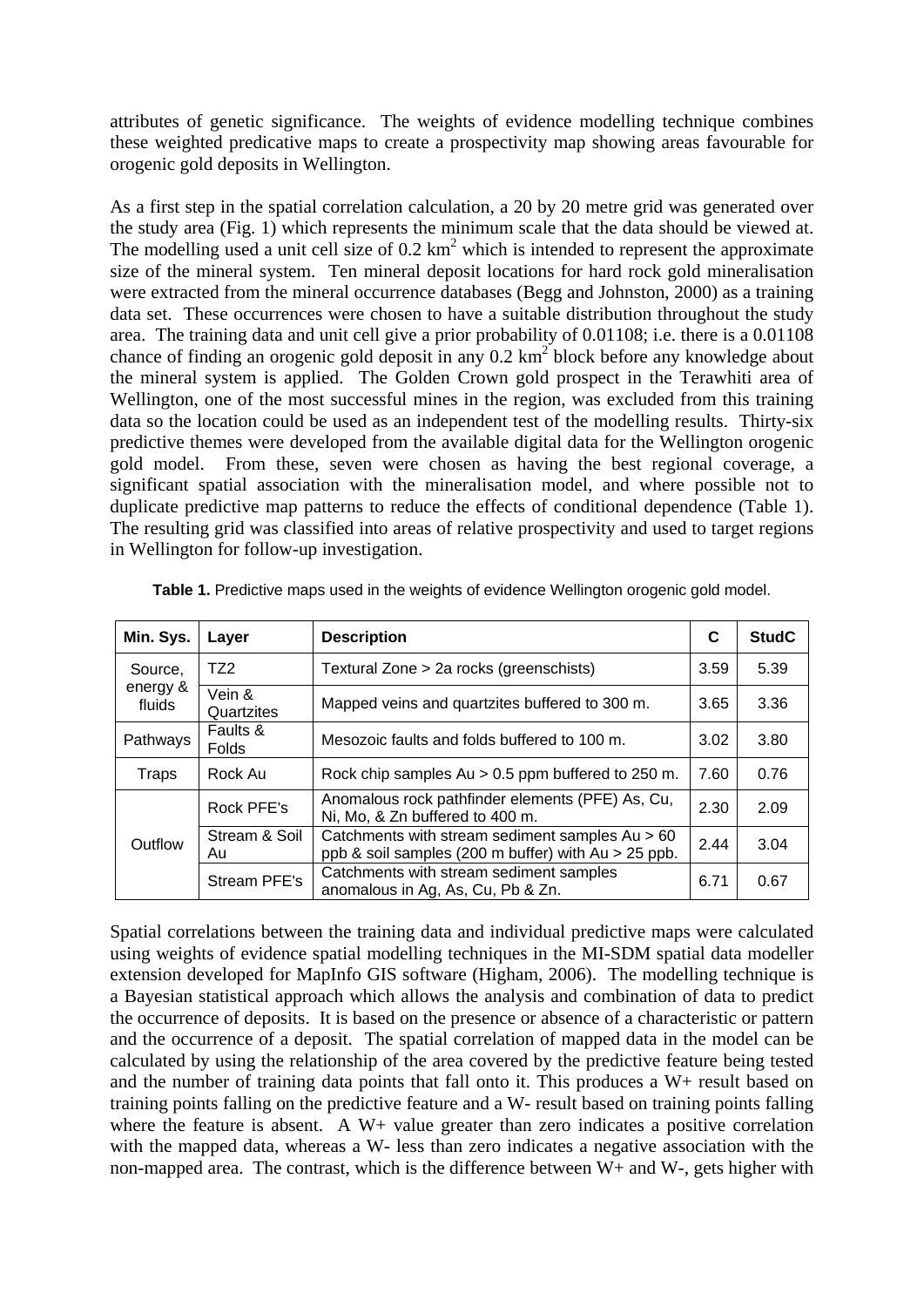an increase in the correlation between the predictive features and the training data (i.e., a map that correlates well with the selected training data for orogenic gold will have a high contrast value). The spatial association of each predictive theme is based on the contrast (C) and the level of uncertainty (StudC). The uncertainty is calculated from the standard deviations of W and C (Ws and Cs), from which the studentised value of the contrast (StudC) can then be calculated (the ratio of the standard deviation of the contrast  $(Cs)$  to the contrast  $(C)$ ). StudC gives an informal test of the hypothesis that  $C=0$  and as long as the ratio is relatively large, implying the contrast is large compared with the standard deviation, then the contrast is more likely to be real. This ratio is best used as a relative indicator of spatial correlation, rather than an absolute sense. In this study a strong correlation is inferred from C values  $> 3.0$  and StudC values  $> 1.5$ . The final weighted geological predictor themes were combined and a gridded response was generated representing the intersection of all the input themes in a single integer grid.

The Wellington wind energy model used the fuzzy logic spatial modelling technique (Bonham-Carter, 1994) to evaluate the wind energy potential of the study area. Fuzzy logic is a popular and easily understood method for combining datasets using expert opinion to derive weights that rank the relative importance of each variable. Each dataset used is classified using expert knowledge and then each class is weighted using a fuzzy membership function that expresses the degree of importance of the variable as a predictor of the feature under consideration. Maps may be combined by a variety of fuzzy operators (e.g. fuzzy AND or fuzzy Gamma) according to a scheme that may be represented with an inference network. These functions were all carried out on predictive maps developed in a GIS using the Spatial Data Modeller extension (Sawatzky et al, 2004) developed for ESRI's ArcGIS software. By combining the input predictive maps using the fuzzy operators the output from the model is a map showing wind farm suitability.

This wind energy modelling study reviewed all available digital data-sets of atmospheric, topographic, environmental, geological, and cadastral information over the Wellington region. Of these, the modelling used eleven predictive maps that were created using buffering, classifying, and spatial algorithms developed specifically for this study. The expert knowledge and parameters for generating this data and classifying the results into multi-class and binary maps came from existing wind turbine siting requirements. Once the eleven predictive maps were generated covering the wind speed, terrain, and site suitability components of the wind prospecting system the map areas were assigned fuzzy membership functions (i.e. model weightings) and combined using fuzzy operators. The wind speed and terrain predictive maps were combined using the fuzzy Gamma operator and the site suitability predictive maps were combined using the fuzzy AND operator (Fig. 4). The fuzzy AND operator ensured that any sites not suitable based on one or more predictive maps would not be a suitable site in the combined site suitability map. This is in contrast to the fuzzy Gamma operator which allows for a poor predictive area in one map to still be prospective if there are other maps with good predictive features in the same location. The technically suitable site map (wind and terrain) and the site suitability map were combined using a fuzzy Gamma operation to generate the wind energy prospectivity model.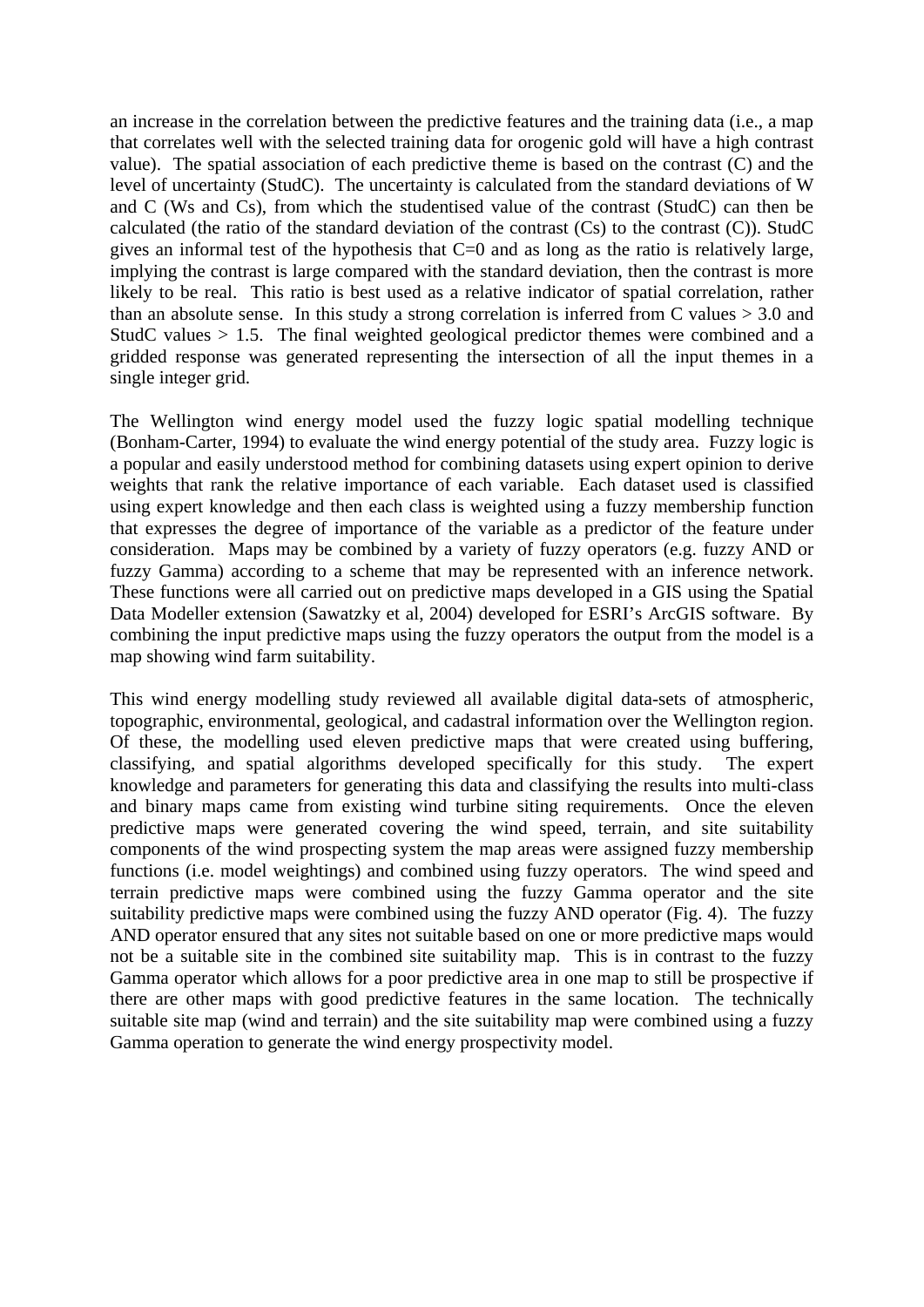

**Figure 4.** Fuzzy logic decision tree for Wellington wind energy modelling.

# **Modelling results and land management**

Spatial modelling of orogenic gold and wind energy potential using weights of evidence and fuzzy logic techniques has highlighted exploration targets for both resources (Fig. 5). The orogenic gold prospectivity study has generated several targets in the Wellington region with the highest prospectivity target over the Terawhiti Hill region west of the Terawhiti Fault. This model has highlighted the importance of greenschist facies sedimentary source rocks as well as Mesozoic faults and folds which act as pathways and traps for the mineralisation. The model successfully identified all known occurrences of gold in the study area (Fig. 5a). Importantly, the Golden Crown mine near Terawhiti Hill excluded from the training data, was modelled as highly prospective supporting the validity of this model as a predictor for orogenic gold mineralisation. The wind energy prospectivity model has highlighted several ridgelines and open hilltop regions suitable for turbine placement in the Outlook Hill, Makara and Ohariu Valley areas. The modelling results map the existing turbine sites from Meridian Energy's new West Wind development very well (Fig. 5b) supporting the validity of this model as a predictor of turbine placement for wind energy. This modelling clearly shows the importance of terrain as well as wind speed for predicting turbine locations.

The prospective area for orogenic gold at Terawhiti is  $0.9 \text{ km}^2$  and is small compared with targets from similar modelling studies in Otago (e.g. Partington and Sale, 2004) in which locations such as Macraes Flat have targets fifty times this size. The small size of the prospective area, along with no other significant targets to the east of the Terawhiti Fault, makes gold exploration a low priority. The Terawhiti Hill target is also over several archaeological heritage sites; over an area that hosts several rare native coastal plants and seabird nesting sites; and is also visible from a coastline considered to hold considerable scenic value in Wellington (Fig. 5b). These environmental considerations significantly reduce the suitability of the region as a gold exploration target. Our wind energy model shows that the study area could support a large number of wind turbines when compared with similar modelling studies in the lower North Island (e.g. Peters and Walter, 2009). Importantly, highly prospective turbine targets exist away from the environmentally sensitive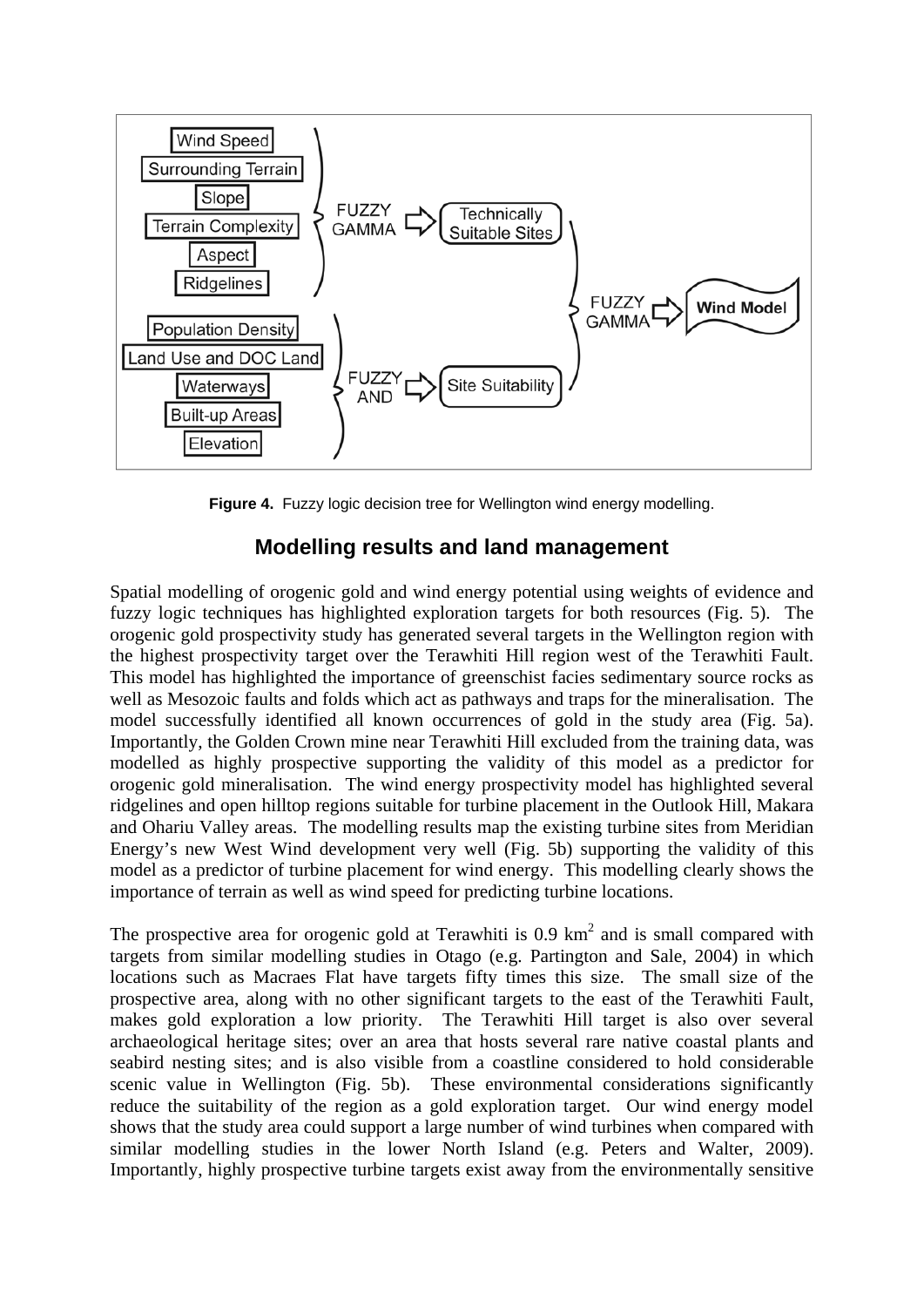areas of Terawhiti Hill. Our targets are over farm land away from metropolitan areas where noise and visual pollution is minimised, are in proximity to major transmission lines, and near tracks and roadways for easy access.



**Figure 5.** Maps showing the modelling results for (a) the Wellington orogenic gold weights of evidence model with historic mineral occurrences shown as crosses; and (b) the Wellington wind energy model with current wind turbine placements shown as small flag symbols.

# **Conclusions**

Our modelling using weights of evidence and fuzzy logic techniques has clearly shown the resource most suitable in southwest Wellington is wind energy after consideration of the prospective areas for each model. Archaeological and environmental restrictions and the small target area ruled out prospective regions identified by the modelling for orogenic gold mineralisation. The large area of prospective targets for wind energy located throughout the Makara and Ohariu Valley areas indicates a significant resource for wind energy exists in Wellington. The models successfully identified existing gold mineral occurrences and wind turbine sites validating the techniques in this study as suitable predictors of potential gold and wind energy resources. Spatial modelling techniques used in this study could be applied in other locations to evaluate resource potential, whether it is for wind, gold, or any other land based resource, and can help resource planners and explorers manage future developments and their assets more effectively.

# **Acknowledgements**

B. Walter, S. Faulkner, M. Green (Aurecon New Zealand Limited) are thanked for their assistance in developing the terrain modelling techniques and allowing us to use their Wellington mesoscale wind speed data. Geologists at Kenex are thanked for developing the digital databases underpinning the spatial models in this study. E.